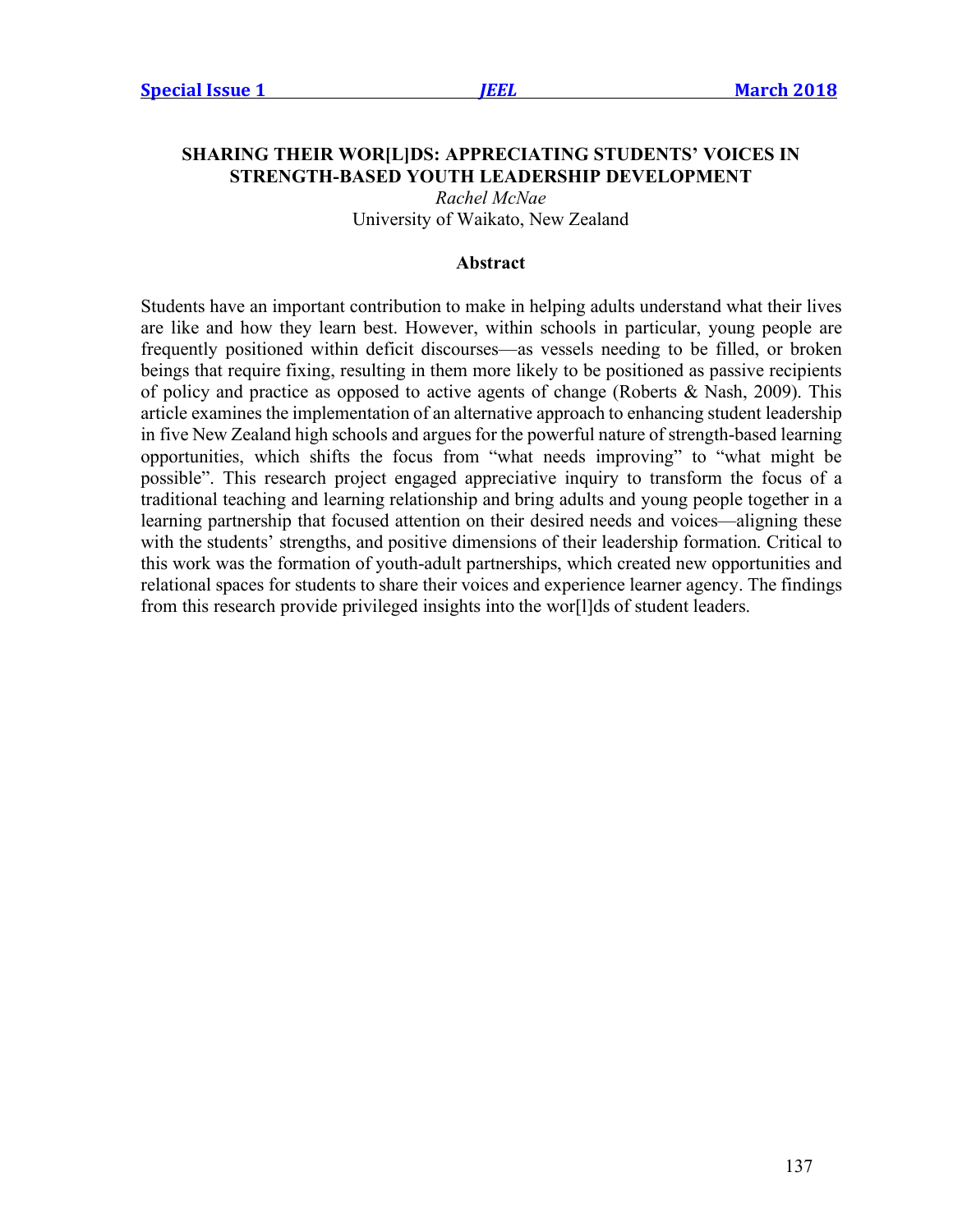#### **Introduction**

The notion of student voice has become a much-discussed area of educational research as student-centered learning approaches become central to the daily lives of teachers and students (for example, Groundwater-Smith, 2011; Mansfield, Welton, & Halx, 2012; McNae, 2011). A number of researchers argue that the concept of "student voice" is evasive of definition and there is little consensus as to what student voice actually is and how the concept contributes to student learning overall (Bolstad, 2011; Thomson, 2011). The work of Bourke and Loveridge (2015) indicates growing recognition that young people's involvement in student voice initiatives is "philosophically, politically and methodologically more complex than first appears" (p. 126) and in her review of literature and practice in this area, Hipkins (2010) reports that the phrase "student voice" and the knowledge associated with is fraught with differences in conceptual understanding and pedagogical application.

Different typologies of student voice, such as being heard, collaborating with adults and building capacity for youth leadership (Mitra, 2004), can be viewed through multiple lenses and can have significant influence on the organizational, personal, political and pedagogical aspects of education (Rudduck & Flutter, 2004). Growing bodies of research indicate that the voices of students can play a key role in improving student learning outcomes and facilitating change in schools (Cook-Sather, 2002; Fielding 2009; Frost & Holden 2008; Mitra 2003; Rudduck & Flutter 2000). However, regardless of which definition one opts to advance, opportunities for student voice are infrequent, and on the few occasions where students get to contribute, these initiatives rarely involve students in pedagogical decision making (Thomson, 2011) or link to curricula areas. Instead, students' contributions are focused on co-curricular areas with little connection to their academic learning or achievement. The work of Nelson (2015) critiqued discourses of authenticity associated with student voice initiatives, where she observed "the evolution of student voice seems to rest on a view that authentic student voice will emerge if we get student positioning 'right' or if we get our methods 'right', freeing the voicing process from restraints to facilitate an unfettered and ideal expression of student experience and perception" (Nelson, 2015, p. 2).

Bolstad and Gilbert (2012) argue "the idea of changing the scripts for learners and teachers is often shorthanded with phrases such as 'student centred pedagogies' or 'student voice' alluding to the need to engage learners (and their interests, experiences and knowledge) in many decisions about their learning" (p. 41). Within the New Zealand context, they present the challenge to educators "to move past seeing learning in terms of being 'student centred' or 'teacher-driven,' and instead to think about how learners and teachers would work together in a knowledge building learning environment" (p. 42).

That said, involving students' voices in curriculum design is complex. Cook-Sather (2015) states, "Student-voice work asks us to accept the importance of bringing together different angles of vision born of different positions that, at their intersection, yield perspective that can catalyze insight and inform action" (p. 6). Manefield, Collins, Moore, Mahar and Warne (2007) acknowledge the value of developing partnerships in education and consider that "involving students as partners in their education strengthens their self-esteem and respect and provides practical agendas for improvement that have student support" (p. 14). By surfacing and paying attention to students' diverse and varied perspectives on school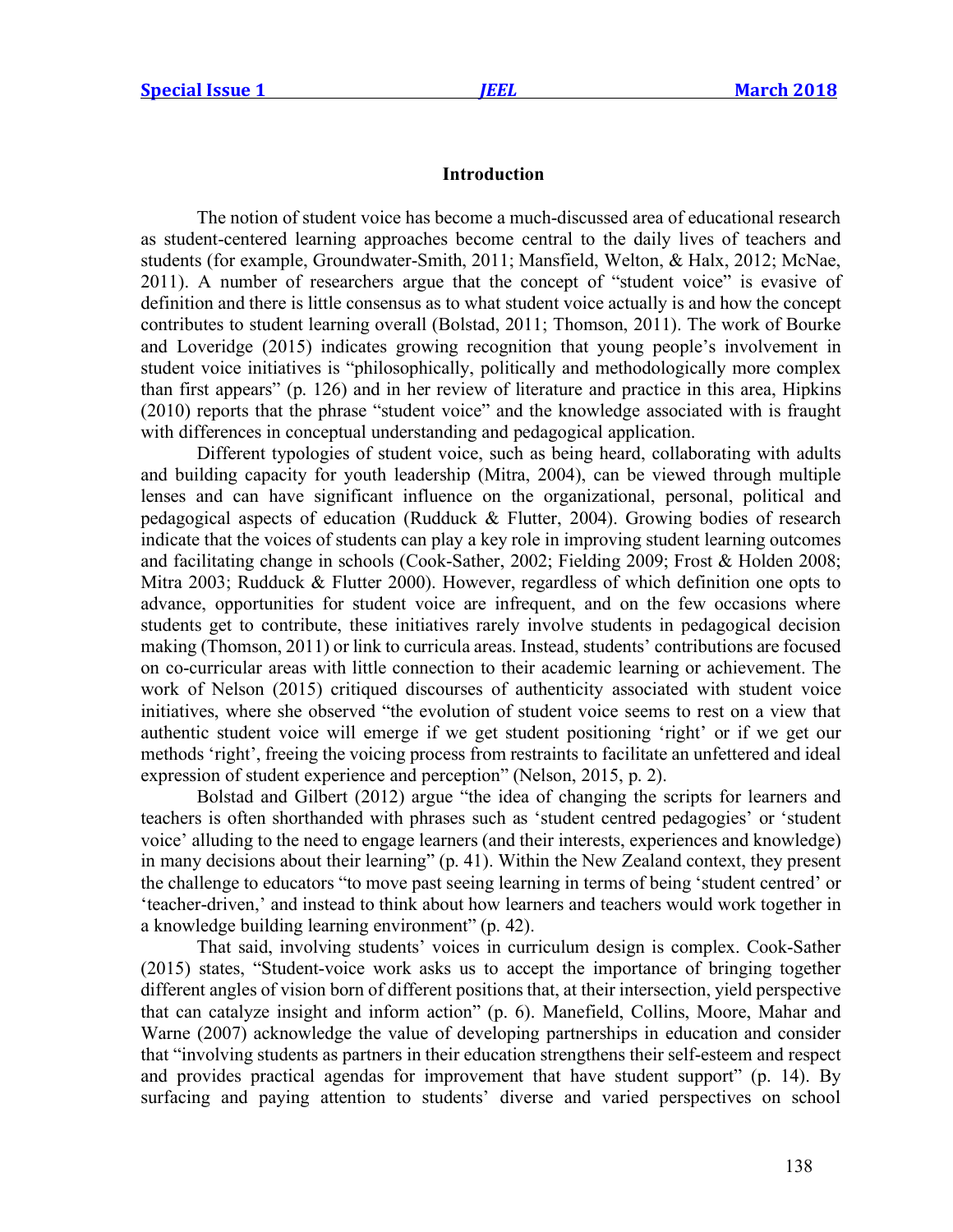curriculum in ways that simultaneously acknowledge and build individual capacities as learners, students shift into the roles of being "*actors in* shaping policy", rather than being the "*subject of* policies" (Mansfield, 2014, p. 398). Furthermore, by acknowledging that students' voices do not manifest within a vacuum, it becomes important to create dialogic encounters that are cognizant of the social and cultural dimensions of context in order for voices to meaningfully materialize. This research sought to engage students in a collaborative inquiry process whereby students worked in partnership with adults to co-create a leadership learning program. Students' voices were critical in the design, implementation and review of the program.

## **Youth-Adult Partnerships: Creating Partnerships for Learning Leadership**

In this research, students' voices were acknowledged as critical components of youthadult partnerships. These relationships are deliberately constructed in ways that encourage youth and adults to share their voices and work collaboratively to co-create knowledge and take action on issues of interest (Camino, 2000). When exploring the dynamics of these relationships, Mitra (2008) describes such partnerships as "relationships in which both youth and adults have the potential to contribute to visioning and decision-making processes, to learn from one another, and promote change" (p. 222). Within the relationship, across all ages, each person sees himself or herself as a valuable resource offering something unique (Zeldin, Petrokubi & MacNeil, 2007), and once formed, these partnerships can "amplify the expertise of young people while also recognizing the valuable expertise that adults bring to the partnership" (Mitra, 2017, p. 57).

However, these partnerships do not manifest spontaneously and require careful planning and preparation for them to be successful. Establishing a culture of inclusion is essential and "developing contexts where young people feel comfortable to share and critique their personal values is an important part of shifting cultural changes with regard to discourses about youth partnerships" (McNae, 2017, p. 6).

As such, the concept of partnerships that extend between adults and young people lends itself well to the field of positive youth development. The research reported in this article was positioned as a strength-based development approach and founded on the scholarship of student voice and youth-adult partnerships. Cognizant that discourses of power within relationships underpin much of the scholarship in this area, it was not the original purpose of this research; however such elements were taken into consideration throughout the research design and program approaches employed. This work sought to co-construct a youth leadership development program and explore the suitability of appreciative inquiry as an appropriate framework to examine how young people and adults could work together to illuminate students' experiences of leadership and explore ways to enhance their leadership practice in meaningful ways.

#### **Strength-based Leadership Development With Students**

Learning leadership through partnership arrangements holds significant potential for developing contextually relevant and authentic learning experiences (McNae, 2014). Many current youth leadership development approaches in secondary schools appear to be predicated on the traditional beliefs that position youth as problems to be fixed or in a stage of transition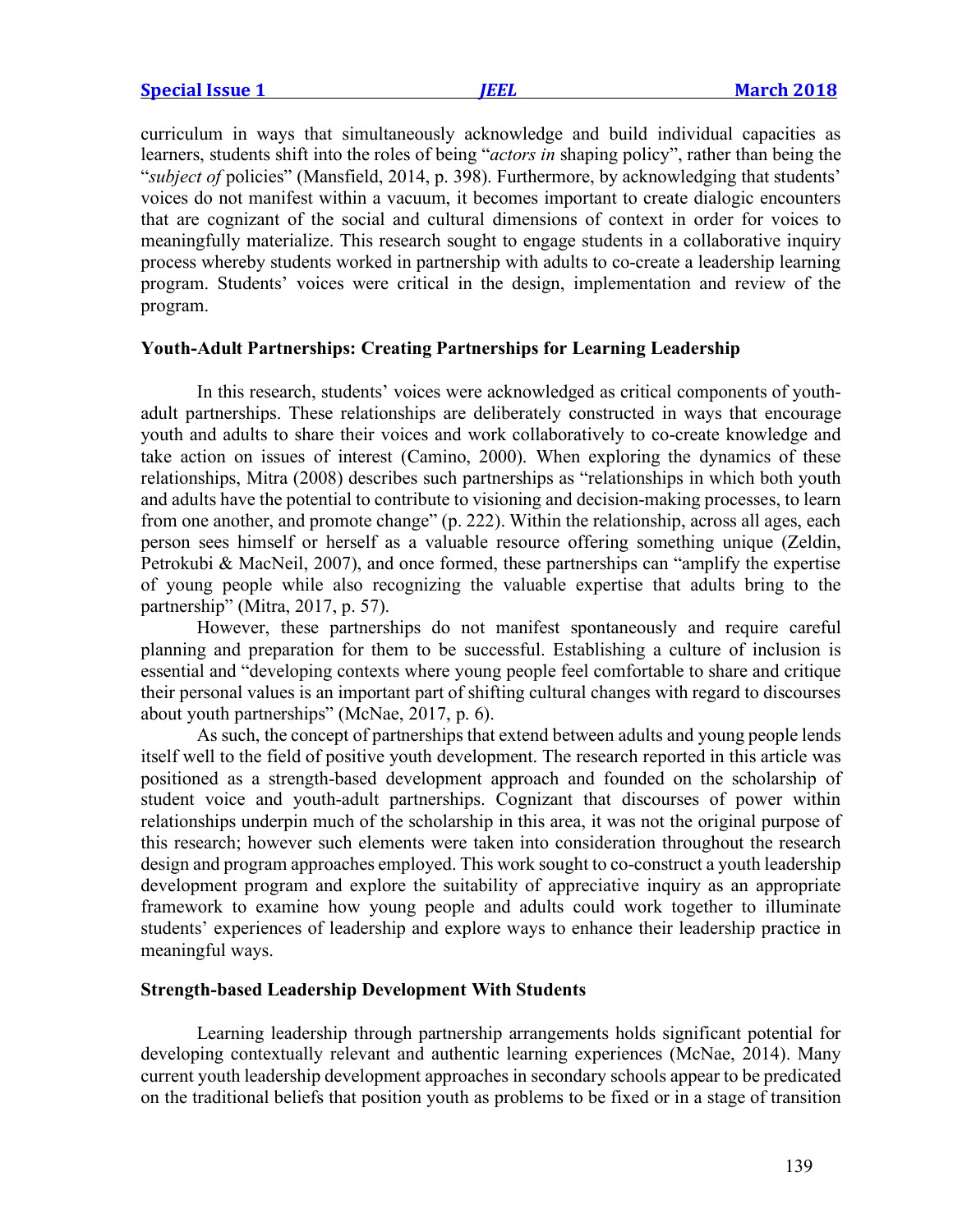to adulthood and that the experience of youth is the same for all youth (Bragg, 2013). There is often an assumption by those planning youth leadership development opportunities, that development occurs at a similar pace for all individuals, that generic content meets the needs and learning styles of all involved and programs will therefore work no matter who the youth are. Klau, Boyd, and Luckow (2006) argue, "at worst, leadership programs are described as an almost negative space into which practitioners project their own beliefs about what youth need" (p. 60). One-size-fits-all program approaches to youth leadership development are perceived as outdated and ineffective and more relevant, progressive and authentic ways to meet the learning needs of young leaders are required (McNae, 2013).

School-based positive youth development is presented as an alternative field to youth development in schools. Pittman and Irby (1996) argue that for youth development approaches to be successful, youth must work in partnership with adults to create these experiences, and that as stakeholders, they have a critical role to play in the formation and implementation of positive youth development programs in schools. Aligning with this discourse challenges schools to think differently about young people (Thomsen, 2004). When schools engage in positive youth development approaches, youth are no longer seen as problems to be solved, risks to be mitigated, or vessels to be filled (Astroth, Brown, Poore & Timm, 2002). Rather, youth are seen as partners in their own personal development with voices that deserve to be heard and suggestions to act upon. Thomsen (2004) argues that:

Youth are people to be empowered rather than made to be compliant. They are resources to be tapped into rather than liabilities to be managed. They are understood to be in the process of becoming adults, allowed to experiment with their ideas and to resolve any errors that might occur in the process. (p. 80)

With this in mind, developing appropriate means by which to embrace these ideals calls for new ways of conceptualizing what strength-based youth leadership development might look like. It is therefore useful to examine the theoretical framework that supported the research process—appreciative inquiry.

# **Embracing Appreciative Inquiry To Enhance Student Leadership**

Appreciative inquiry has the potential to support youth leadership development by employing a model of inquiry which explores what "gives life" to youth leadership as opposed to positioning young people and their leadership endeavors as problems to be solved (Whitney & Trosten-Bloom, 2003). As indicated by Cooperrider (1998), appreciative inquiry offers an alternative to traditional, deficit-based development approaches as it:

deliberately seeks to discover people's exceptionality—their unique gifts, strengths, and qualities. It actively searches and recognizes people for their specialties—their essential contributions and achievements. And it is based on principles of equality of voice—everyone is asked to speak about their vision of the true, the good, and the possible. (p. 12)

There is no prescribed format offered for completing an appreciative inquiry, as each inquiry would differ depending on the nature of the context where the inquiry might take place,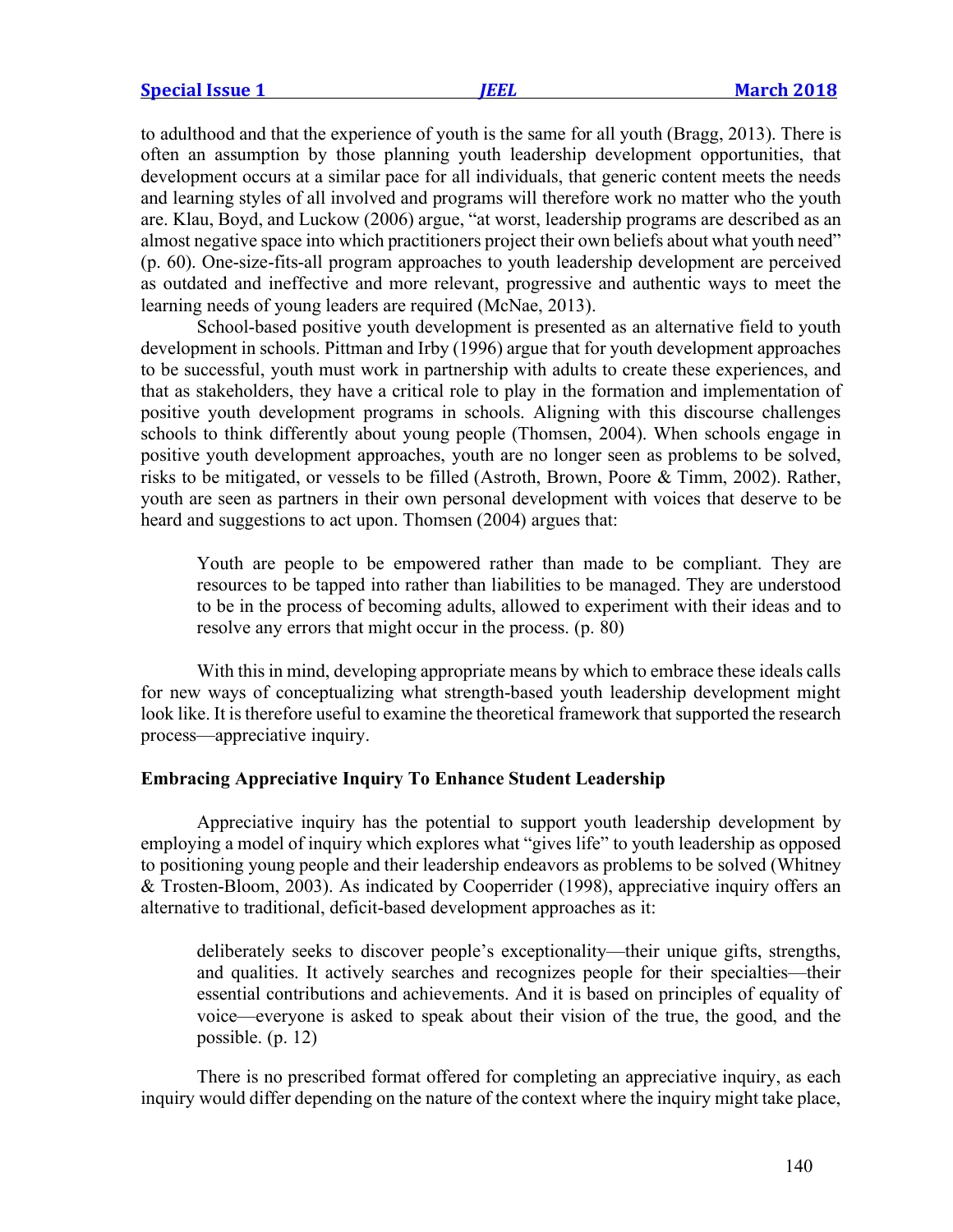|  | <b>Special Issue 1</b> |  |
|--|------------------------|--|
|  |                        |  |

and the individuals who would be involved. A well-known model, frequently cited in this area of research is the work of Cooperrider and Whitney (2005). This model sets out four key aspects to the appreciative inquiry approach, and is commonly referred to as the 4D approach. A summarized version is shared below:

- 1. Discovery (appreciating): this phase seeks to identify instances of peak experiences. To uncover these peak experiences, participants share stories and artefacts associated with their "best" experiences or performances. Within this phase, participants identify *what gives life* to their practice/organization and appreciate the best of what currently is or has been occurring.
- 2. Dream (envisioning): this phase encourages participants to imagine "best case" scenarios for the future. In this phase people identify *what might be* possible in their area of focus.
- 3. Design (co-constructing): this phase provides opportunities for in-depth conversations about previous peak experiences from the Discovery phase. Key elements emerge from what is shared and through a form of thematic analysis. Participants work collaboratively to develop strength-based propositions to identify and bring the best elements of previous peak experiences forward.
- 4. Destiny (sustaining): this final phase explores how each of these statements might be amplified or enacted in future practice and plans for action are generated (Cooperrider, Whitney & Stavros, 2008).

This research drew on the 4D approach above to develop a research framework where adults and students worked in partnership and engaged in reflective dialogue as students drew on past experiences to establish positive actions for the future (Giles & Alderson, 2008). By using a reflective and action-informed process of learning, where students' voices were central and essential to the dialogic process, the research design specifically positioned students as valuable contributors to, and designers of, their own leadership curriculum. This way, individual strengths could be surfaced through the inquiry process and activities designed collaboratively by adults and student could be aligned to the program.

#### **The Research Process: Appreciative Inquiry In Action**

The Appreciating Youth Leadership (AYL) program was a 12-month research project funded by the Faculty of Education, University of Waikato. The purpose of the project was to "authentically materialize the notion of voice within youth-adult partnerships…to design a strength-based youth leadership development framework," (McNae & Mackay, 2013, p. 31), and explore what supported students to lead at their best. Appreciative inquiry was the embedded theoretical framework used for developing and carrying out the research.

This qualitative research project involved two phases. The first phase took place in 2014 and involved an open invitation to youth leaders from 48 high schools in the Waikato region. From this invitation 120 high school student leaders met on the University of Waikato campus and were involved in sharing and exploring their beliefs and understandings of leadership. At the completion of this first phase of the project, an invitation was extended to all participants to be involved in further research (reported in this article)—The Appreciating Youth Leadership program. The invitation received 72 expressions of interest from students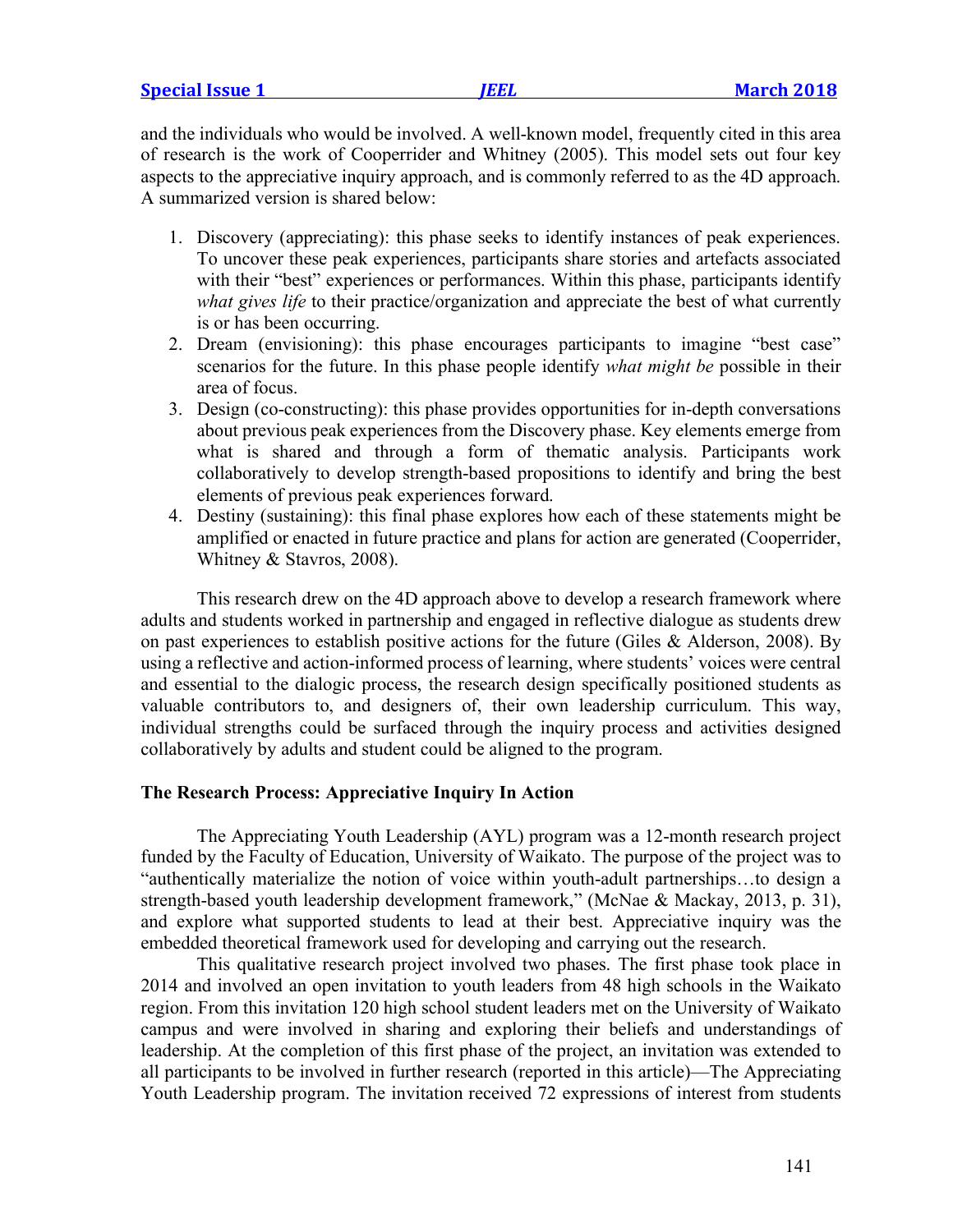indicating their desire to be involved in phase two of the research. From this group, 10 year-13 students (aged 16-17 years of age) from five high schools (two students from each school) in the Hamilton region were randomly selected to work with two researchers. Their participation in the program was not contingent upon their participation in the research. The selection criteria reflected a consideration of gender representation, geographical location, ethnicity and mix of rural and urban locations. The number of students involved in the research was kept small to allow an effective learning community to be created and sustained throughout the research process. Researchers met with the staff and students of each school to share information about the project and gain the necessary ethical consent from the school, the students and their parents for the research and the leadership program simultaneously.

Over eight months the researchers and students co-constructed and participated in a leadership development program that was founded on the key tenets of appreciative inquiry. The overall structure of the program reflected an adapted and contextualized version of the 4D Model previously outlined by Whitney and Cooperrider, (1998). This provided a useful starting point for collaboration. Multiple data sources were embedded in the research design to incorporate a variety of perspectives and form the basis for greater trustworthiness of the data. Curriculum design sessions, semi-structured interviews, focus groups, narrative writing and storytelling were key methods of program creation and data generation over the eight months of the face-to-face workshop sessions. This also allowed for rich descriptive accounts of the students' experiences to be formed. Semi-structured interviews were transcribed and memberchecked by the participants. Data analysis took place through thematic analysis whereby constant comparative analysis (LeCompte & Preissle, 1993) occurred across the various data forms.

In order to gain an insight into the perceptions and thoughts of the students in each school community, it was important that the researchers recognized that they held views and perceptions, which had originated from a different context and different experiences. Researchers are "inescapably part of the social worlds that they are researching" (Bryman, 2001, p. 141), and reflexivity demands that researchers see themselves as integral to, inseparable from and a part of the research process. As such, Pillow (2003) purports that "…reflexivity becomes important to demonstrate one's awareness of the research problematics and is often used to potentially validate and legitimize the research precisely by raising questions about the research process" (p. 179). Mindful that Bragg (2007) had observed a reluctance from researchers working in the area of the student voice field to "engage with the shifting power relations that have accorded students their new authority to speak, or to be critically reflexive about the means used to shape and channel what can be recognized as 'student voice' " (p. 344), critical reflexivity was an essential element of the research process. Researchers were involved in "an ongoing self-awareness during the research process, which aids in making visible the practice and construction of knowledge within research in order to produce more accurate analyses of our research" (Pillow, 2003, p. 178). Field journals, joint reflection discussions and formative feedback during interview sessions supported the researchers in implementing and maintaining their reflexive practices.

# **Research Findings**

The research findings relate to two key areas—program design (form, function, and coconstructed content) and students' perspectives of being involved in the inquiry and learning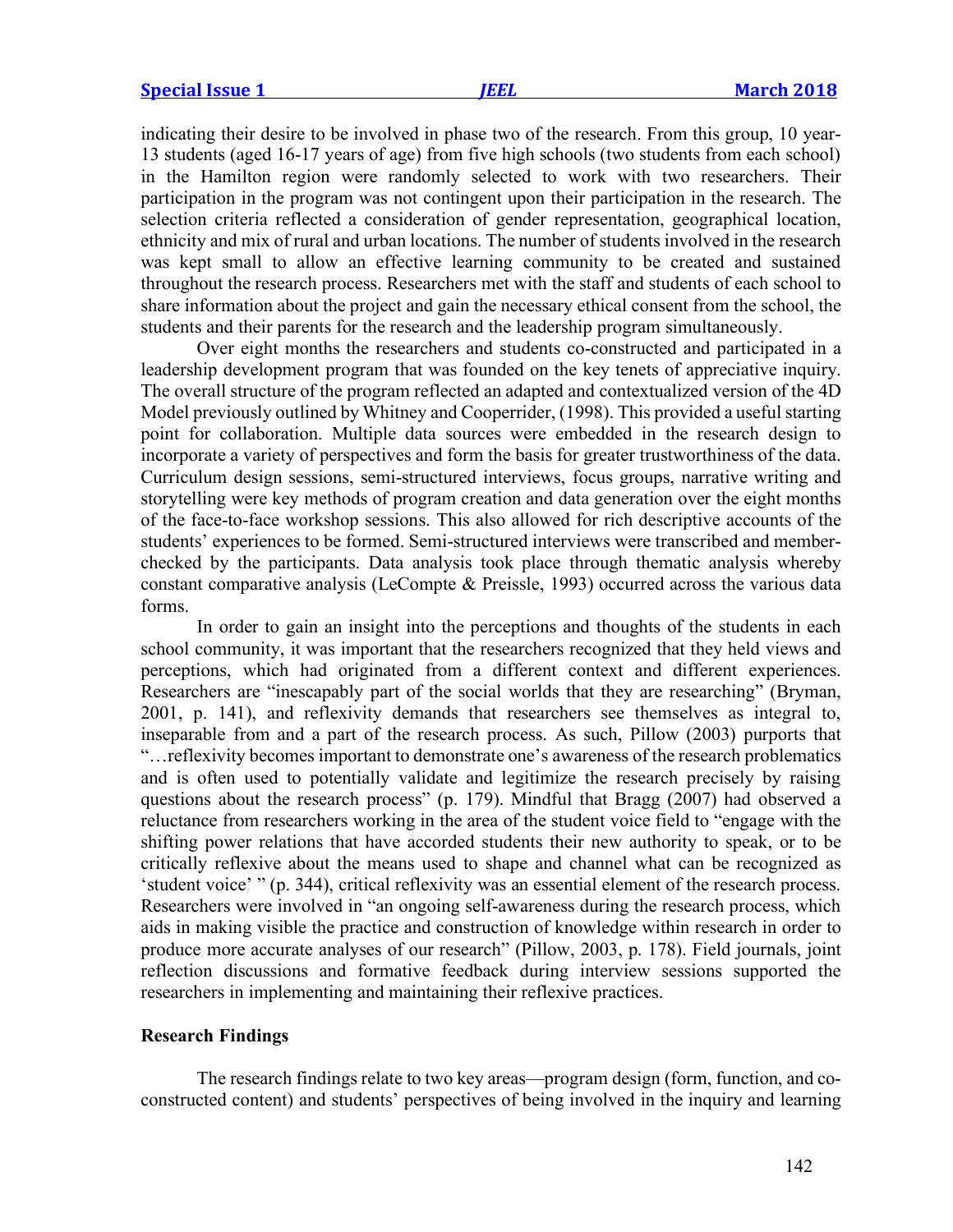opportunity. The findings illustrated the influence of contextual knowledge on the learning experience and the importance of self-reflection through exploring personal leadership experiences in their multiple guises. These findings also highlighted how working in partnership and using metaphors enhanced students' commitment and connection to the program and allowed students to grapple with complex leadership ideas.

#### **Program Form, Function And Content**

It was clear from the onset that the leadership program developed in partnership with students was immensely different from other programs designed by adults. Critical features such as time spent building relationships, the opportunity to learn about and engage in dialogue, "possibilize" and have time for in-depth reflection were critical elements which contributed to the success of this program. The following section describes the appreciative inquiry in action. Examples are used to illustrate some of the students' experiences from each of the four elements of the inquiry process.

*Discovery—peering into the water.* The discovery phase provided an opportunity for the students and researchers to build a sense of community and establish a foundation for partnership. Initial "getting-to-know-you" activities were co-constructed together as students shared preferred teaching approaches and ideas for activities to build relationships with others. Many of the activities that were designed were extremely simple, yet effective in their approach. One example included group members sharing and speaking about an important Taonga (treasure) with the group. Family photos, a bible, or a piece of sports equipment were examples of meaningful Taonga which students brought from home to talk about. Students also used these artifacts to share stories of moment when they were "leading at their best". The purpose of this phase was to fill conversations about leadership learning with positive possibilities. As students got to know each other and feel more confident in the presence of others, the researchers guided the conversations deeper towards personal leadership.

The dialogic process was guided by questions that were generated by the group. Examples of these questions included:

Share with us a time when you felt you were leading at your best…and what made [this event] so exciting, meaningful, satisfying? What makes that [artifact] so special? Tell us about the things going on around you at the time when you felt you were leading at your best? What did you notice during that experience?

Some students wrote their responses as stories in their own time and read them aloud to the group. As individuals shared these experiences with the group, other members listened, and wrote down what they perceived was happening during these peak moments of leadership. Sharing these "noticings" back to individuals was an important learning activity. In many cases this was the first time student had experienced getting positive feedback about their leadership in action, for example: "I notice you are a caring person who always puts the needs of others first. You are hopeful and genuinely believe you can make a difference in the world." Some students welled up with tears, overcome with emotion as their peers shared observations of their leadership strengths.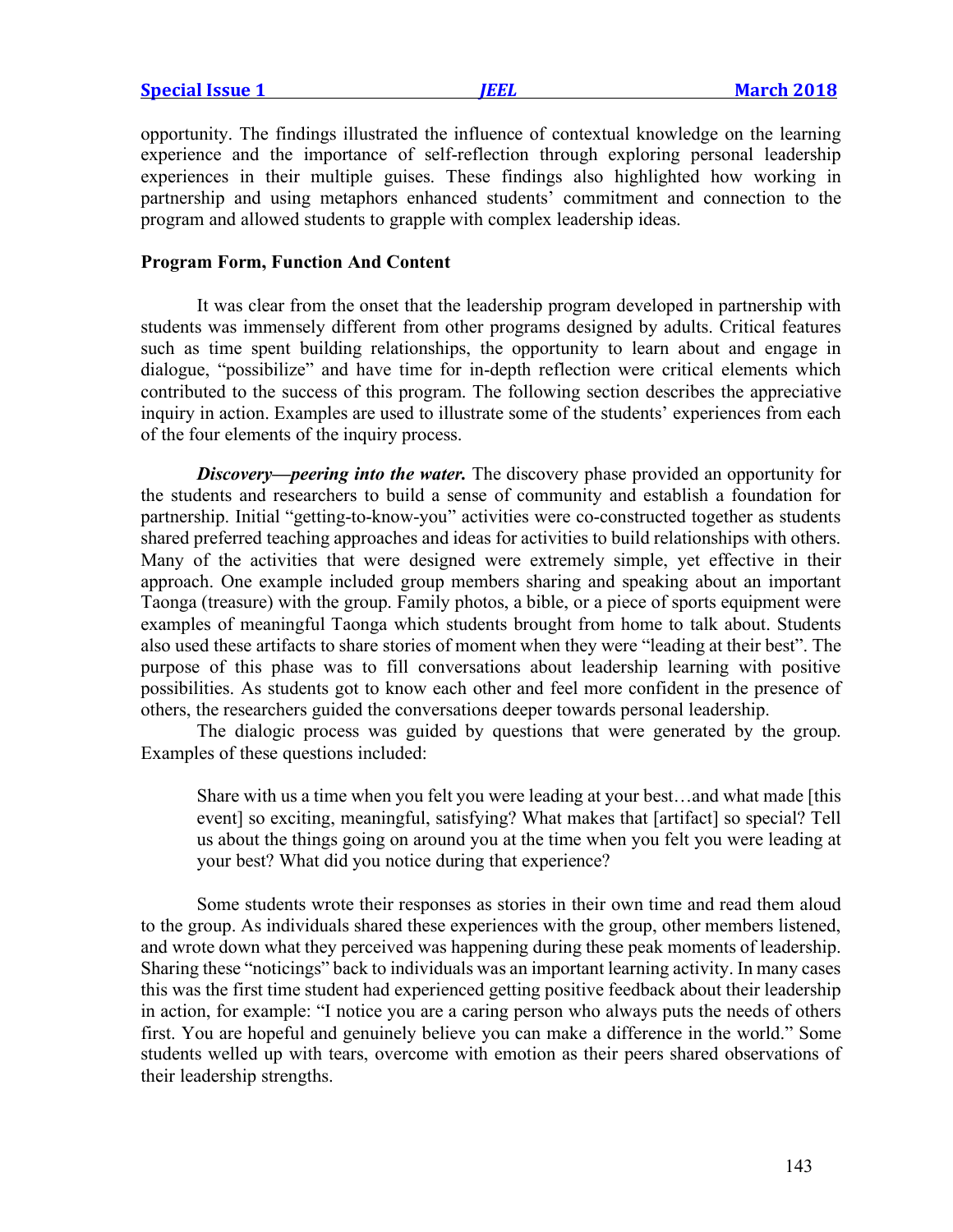|  | <b>Special Issue 1</b> |  |
|--|------------------------|--|
|  |                        |  |

*Dreaming—a river runs through us.* Students were encouraged to imagine what their best leadership might look like in the future. They engaged in activities that helped them to develop ideals for their best leadership practice as if there were no barriers or impediments with regard to their actions or opportunities. One core aspect of this was envisioning how their leadership would be if it originated from their personal strengths. Students engaged in reflective encounters to think forward into the future. A dialogic process was again guided by questions that were generated by the group to encourage

"blue sky" thinking. Examples of these questions included, "What might your leadership look like if there were no barriers? Imagine the future if you could lead in any way, in any place, in any task…what do you see?" When asked how they would like to record their ideas, some students drew pictures, others shared photographs and pictures. As students shared their vision for their ideal future, others asked questions to help refine the details of what might be possible.

*Design—distilling the current.* In the design phase students and researchers collated the information that had been generated in the discovery phase. The information took many different forms—written stories, reflection sheets, posters, photos, post-it notes, and/or pencil sketches. Each individual worked alongside their peers and the researchers to analyze and make sense of this information to gain an understanding of common themes that emerged across encounters of when they were leading at their best. Commonalities and differences were highlighted as the group distilled the main ideas for each individual. The main role of the researchers in this phase was to keep the activities and associated discussions focused on the positive aspects of each students' leadership and to ask questions to refine ideas and develop shared meaning. This information was crafted into statements, which reflected what they believed was the true essence of their leadership. Each student co-constructed three to five "essence statements," which represented their leadership overall. Some examples included: "I am leading at my best when… 'I passionately address areas of injustice and seek fairness with sensitivity and confidence' " (Emma), and " 'I can step back and see what is going on around me. I can then feel confident to make decisions' " (Bianca).

**Destiny—searching for the flow of life.** The final phase of the appreciative inquiry involved students examining their essence statements and designing an action plan which would amplify opportunities to enact these ideas in the future. One example from Vanessa illustrates how she planned for actions to address her statement, "I break down barriers and enable action, making others aware of who and what they can be." She planned an opportunity to lead a song quest event at her local youth group. She identified key people who could help her to do this (adults and other young people) and created a proposal for how the singing event might take place. This work included considerations for funding and writing a detailed timeline for the project. Students shared their action plans with the group and feedback was given and enacted if thought appropriate. These phases, although presented in a rather linear format above for the sake of academic scholarship, were certainly less linear in practice and often movement between each phase—both forward and backwards—was frequent as students sought to make sense of their experiences.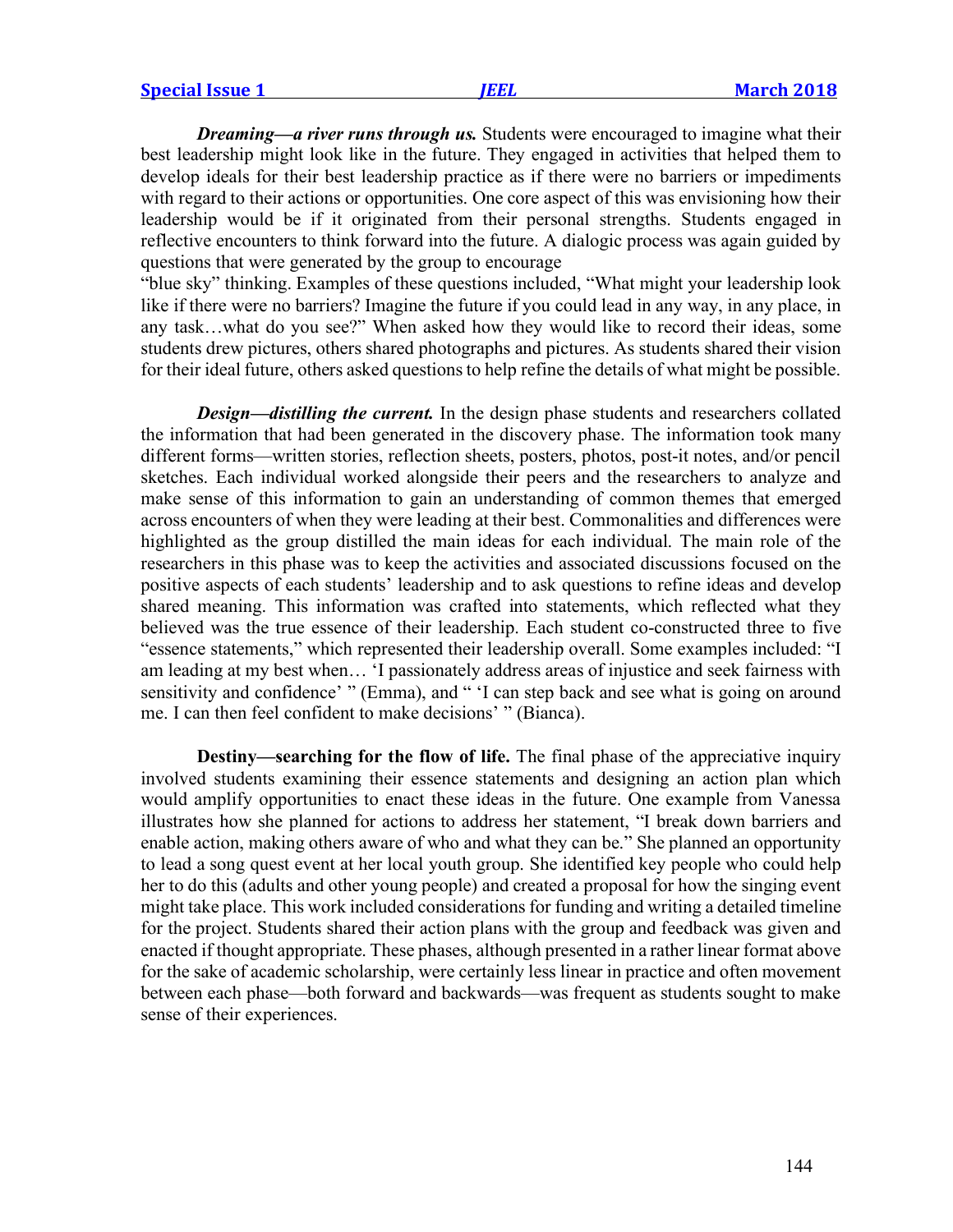## **Students' Perspectives of the Program and Inquiry Process**

The following sections highlight themes from the thematic analysis linked to the aspects of working in partnership and the use of appreciative inquiry. The students and researchers worked collaboratively to co-construct the leadership program structure and develop the content for the workshop sessions. It became clear that when students' voices were central to program design, the content and ways in which a leadership program can take place could have rather distinct features. The program was contextually situated and reflected local cultural values.

The students commented that the AYL program was different from traditional leadership programs that they had previously experienced. Although bound by some elements that could not be changed such as school timetables and student/researcher availability, other elements such as program design and session content reflected the importance of relationships. As the program was co-constructed by the students within their schools, it was contextually located and reflected elements of the local context that the students identified and connected with. For example, the Waikato River, which wound its way across the regions connecting the communities of each of the local schools, became an important element of the leadership program. This was represented through the choice of metaphor used initially to frame the program overall. The "life-giving" properties of water mirrored the underlying features of appreciative inquiry as it sought to explore "what gives life" to students' leadership. The whakataukii below from local Maori, which the students connected with, illustrated the importance of leadership within the region, and the links between the Waikato communities.

Waikato Taniwha rau! He piko, he taniwha, he piko he taniwha!

Waikato of a hundred chiefs! At every bend a chief, at every bend a chief! (Extracted from Parsonson, 2009).

The researchers presented the metaphor and whakatauki above as a starting point for discussion in the first session. The students sought to embody the essence of these words in further encounters. As discussions about the leadership program purpose evolved, the philosophy of the program that emerged was underpinned by the belief that everyone could contribute and practice some form of leadership. Because of this metaphor, students expressed how they felt more connected to the program. As James stated, "It feels like home, not out of a random box", and Vanessa said, "I see that water [the Waikato River] everyday. The program has joined me to it. I see it and it reminds me of how I lead and what I might do next as the water never stops flowing." Evan stated, "I knew that quote, but I never saw why it was relevant to me. Now, I see myself standing on the riverbank. And I know that I am not standing there alone". Initially shared as an opening quote to generate interest, the whakatauki became an underlying essence of the program itself, capturing the student and adult's imaginations about how leadership manifests itself in multiple ways.

*Personal leadership exploration: knowing self before knowing others.* The importance of personal connection was evident in the program design where students wanted to explore their own ideas about leadership and how they led, before reflecting on the leadership of others. Rather than replicating what happens in many traditional leadership programs whereby students are required to draw on external and often contextually removed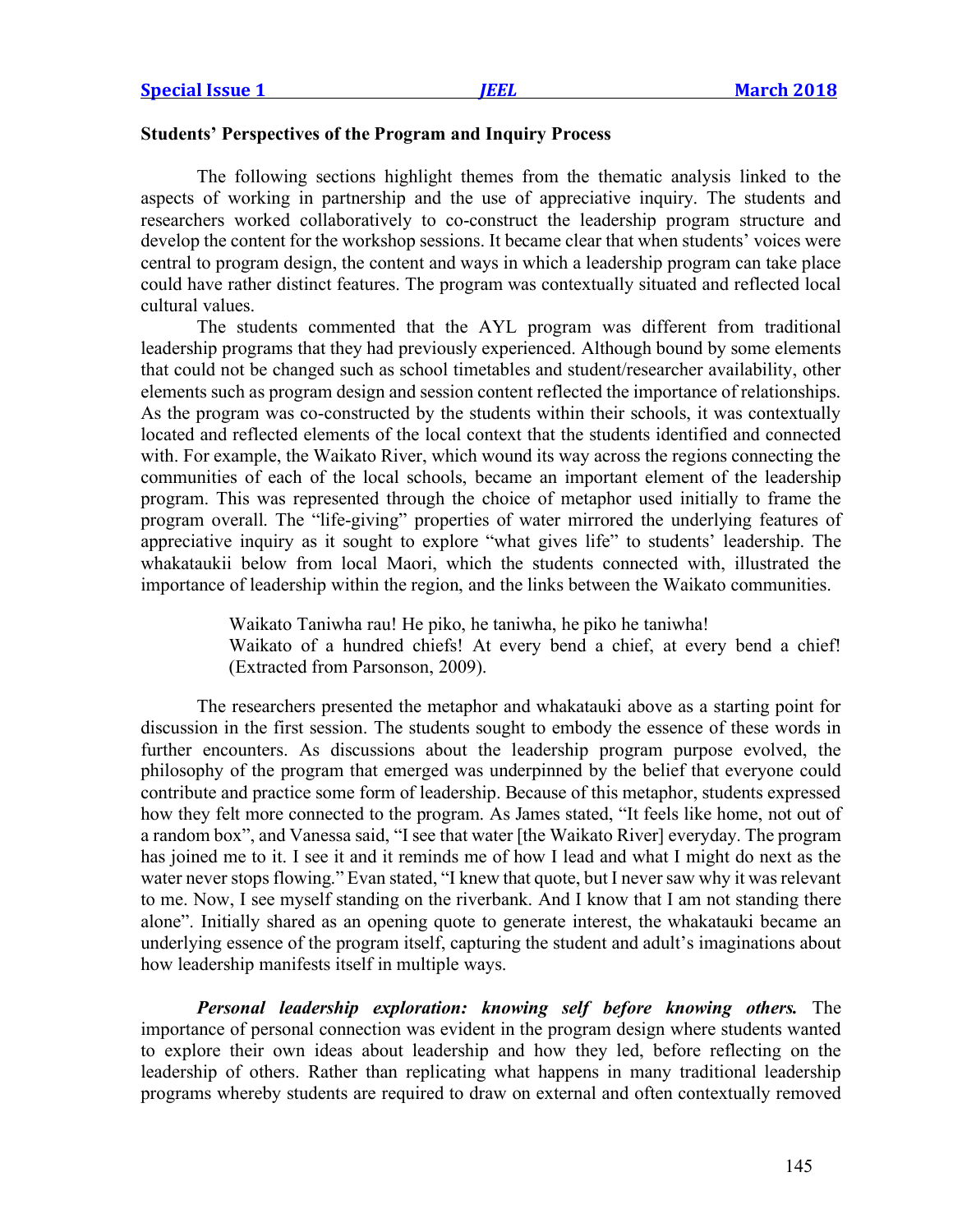examples for leadership (for example, reflecting on the leadership of past presidents, professional sports people), and identifying the leadership traits and skills they exhibited in their roles, the strength-based and co-constructed program began with exploring the students' own leadership beliefs and understandings first. Students described this as their *leadership whakapapa.* When negotiating content for the program, one student commented how important this was, saying, "If I don't know who I am and how I lead, how can I make sense of anyone else's' leadership?" Consequent activities provided opportunities for students to learn about others they led *with*, for example Tama stated, "I mean, we have grown up together and known each other since we were at primary school. But I did not know this side of [Kate] and to now see it, is really special." Vanessa stated, "I think I can lead better because now I know about us as a team. I know our strengths and we are a collection of leaders, not just me… I also know people better and why they react the way they do." Sharing their ideas about leadership provided opportunities to develop greater understanding about their personal leadership experiences and also drew attention to the language used to describe the leadership program. It was decided by the group that the word *development* did not necessarily reflect the inclusive nature of the program where previous experiences were acknowledged as powerful contributions to future leadership. As such, the work development was replaced with the word *formation* where leadership was seen as being in a constant state of change that embraced existing strengths and experiences and aligned these with new ideals.

*The program embraced leadership in its multiple forms*. Content in the program was designed collaboratively to recognize leadership in its many different forms. This required adults and students to engage in a dialogic process, which provided opportunities to share and critically reflect upon their ideas about leadership. Some activities helped students to identify traditional leadership discourses that frequently excluded and marginalized students and their leadership. Discussions illuminated aspects that they had not previously considered (for example, gender stereotyping in leadership roles, rituals and rites of passage which exclude others, the influence of traditional prefect structures on students' leadership beliefs and opportunities). Other activities supported students to critique personal experiences and traditional models of leadership and provide insights into broader concepts of social justice and inclusion. In one example, Kate reflected that even though she held a position of senior leadership in her school, she was continually overlooked by the male principal as a leader and most responsibilities were given to her male counterpart. Her frustrations became evident, and in tears she questioned, "What am I? Chopped liver?"

Being able to identify and make sense of instances like this in the broader discourses of leadership was an important part of students learning about their own leadership identities and developing greater agency in their leadership overall.

The program provided students with the opportunity to highlight other contexts where they noticed or practiced leadership. This led to the validation of various activities that they were involved in as leadership, and challenged students and adults like to expand their ideas about what leadership might look like and to think about leadership existing beyond the school walls. The expansion of students' leadership understandings provided them with further insights into where their leadership could make a difference. It also gave them knowledge and confidence to critique current leadership initiatives and opportunities. Some students reflected upon their leadership opportunities within the school context and acknowledged the trivialized and contrived nature of many of these encounters. One student reflected in her interview: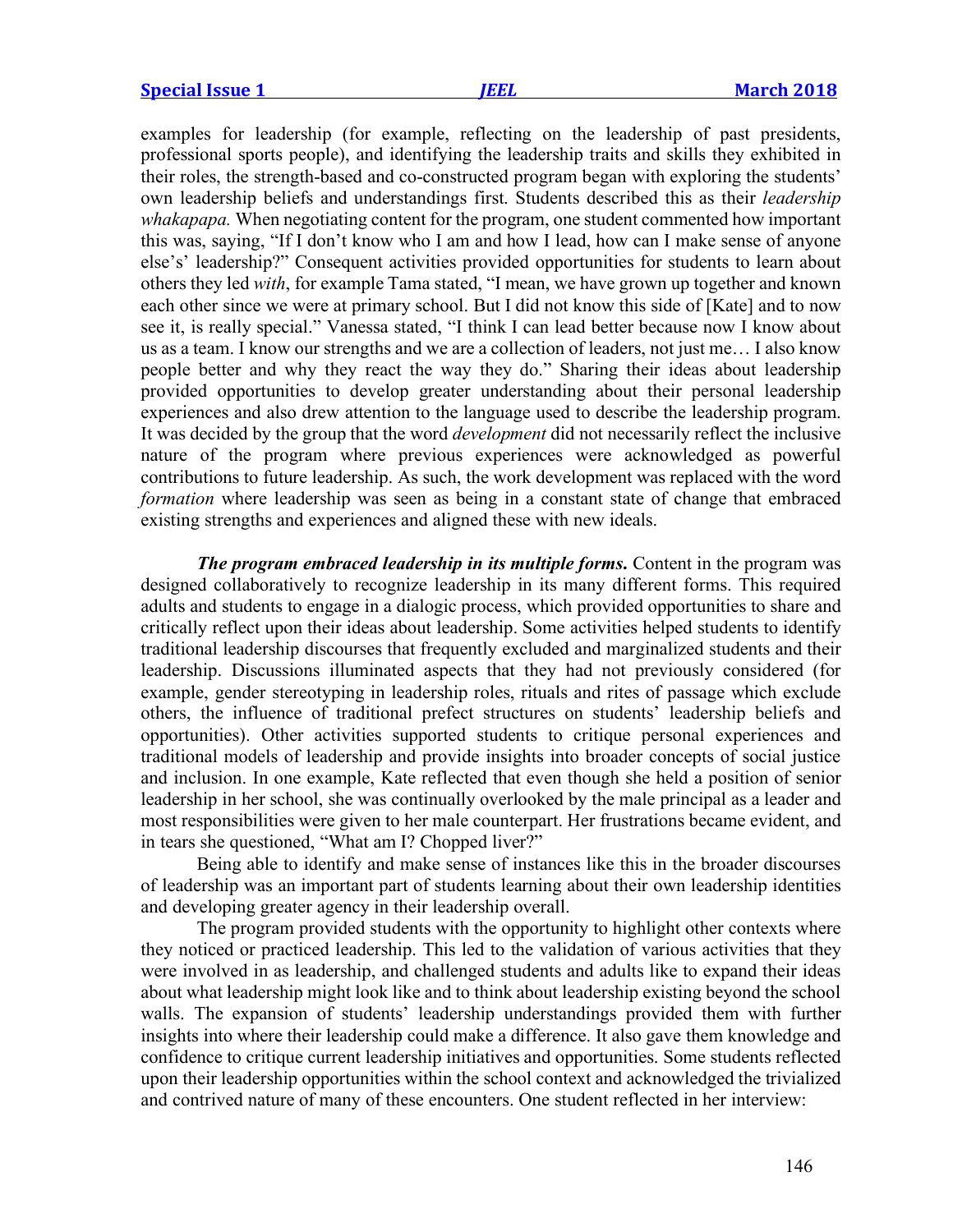I mean, will that really make a difference? No one cares about the athletics day menu? What about the important stuff like real learning? I'd like to put in ideas for teachers about what makes teaching great? What makes learning rock, what helps students to connect with big ideas…you know…big issues…real issues which actually make a difference for us.

In one example Vanessa noticed, "I waited so long to get here to be a leader. I did not realize I had been one all along, but just did not have the label to be accepted in the right way."

Exploring leadership in a holistic and expansive way supported the students to see and articulate leadership practices in multiple forms. Viewing leadership beyond traditional school leadership roles validated existing leadership practices and actions, not previously viewed by the students as leadership. Students came to see the online social movements they were involved in (for example, initiating donation pages for social justice causes, the banners of community non-violence initiatives they represented) were also forms of leadership existing outside of the margins of traditional school leadership prefect systems. When commenting about his volunteer work in the community, Tama stated:

I didn't realize…I just did it because it felt right. I needed to stand up and say something. Violence is not OK. Now that I've done it [been in the anti-violence campaign], I can see the difference; I'm helping breaking the cycle. I didn't think it was [leadership]. To me, this matters more. It's more important than the other school leadership stuff, like running the basketball tournament.

Extending leadership actions into the wider community setting provided scope for some students to demonstrate leadership in diverse ways not previously recognized within their schools. This did, however, provide some challenges for the students as they attempted to align the benefits of these expansive learning experiences with those that were presented to them in their school settings, which were often less visionary and narrower in focus.

*Working in partnership enhanced commitment and connection to the program.* As the students had played a key role in the partnership that designed the program, they were committed to seeing it be successful. They took on extra responsibilities to complete tasks and activities over the months that the program ran. They involved themselves in designing activities and reflecting upon the success of the activities with regard to impact, usefulness, and links to leadership learning overall. For example, Tyson stated after one session, "the sticks are good because they make you think. I'll get better pens for next time, and I think we need longer to talk about the words we put on each." Students began taking responsibility for the success of the activities, critically reflecting upon the value and enjoyment associated with the activities they participated in. Kate described how it felt to be part of the appreciative inquiry, sharing, "We [the students] actually meant something and were part of the learning… It felt real awesome to be part of a group where we were all important, where everything we said got heard by everyone and...yeah, like we were not shut down or mocked by you or the others. Because of this, it made me want to come and do my best."

Providing students with the opportunity to co-construct and plan their learning activities supported the development of activities that students found meaningful, useful and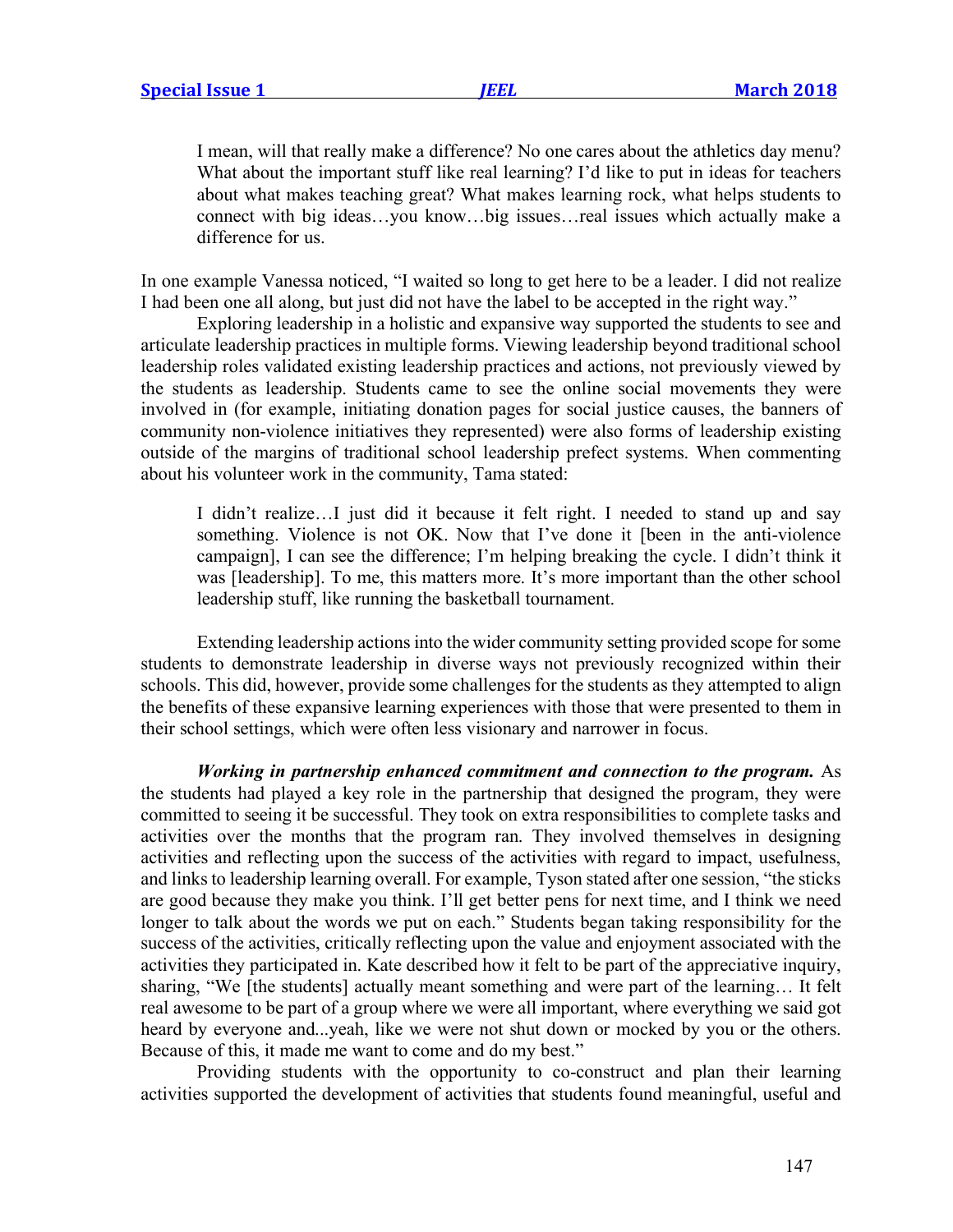**Special Issue 1** *JEEL* **March 2018**

engaging. Students' individual learning needs were able to be addressed and as new teaching and learning strategies were developed, students played an active role in evaluating and critically reflecting upon content and teaching approaches.

*The powerful role of metaphor in uncovering complex ideas***.** The students conceptualized complex leadership ideals and notions in their learning. The metaphor of the river provided an enduring theme and thread that linked the session together and ensured the inclusive philosophy of leadership permeated through each activity that was created. As the program concluded, students shared their final reflections. The overall themes, which students generated and linked to this aspect of the program, are synthesized and represented through the metaphor of the river in the following sentences:

In the Discovery phase, they noticed: "Stepping forward to look into the water takes courage. There is a need to gauge depth, understand where the water has come from, and where it is going. Looking through ripples and learning to identify meaningful shapes from shadows cast from above or below are important skills for those negotiating new waters."

In the Dreaming phase, they noticed: "To move skillfully down the river requires coordinating skills, such as balance, paddling techniques, and navigation ability. Bringing all the required elements together can help ensure safe passage, along with efficient use of resources and energy."

In the Design Phase, they noticed: "As the sides of the riverbank narrow, the current intensifies and the need to concentrate on what is important heightens. Understanding what it is that makes this journey pleasurable requires thoughtful reflection and analysis of many journeys over time."

In the Destiny phase, they noticed: "Understanding the importance and value of water through asking what specific actions must be taken to harness its energy, its power, its life-giving properties so that it can always be present in the form that is most desired."

Locating their emerging and sometimes sophisticated ideas about leadership within the metaphor supported them to confidently theorize and come to see new ways of conceptualizing leadership overall.

## **Rupturing The Research Relationship**

Over the course of the research many students sought mentoring, friendship, and support. Due to the nature of the partnership, some students found this setting a safe place to disclose their fears, frustrations, anger and sadness about their leadership experiences often disclosing personal challenges and grievances related to their school and home lives. It became clear that over the course of the research, all individuals had significant emotional and academic investment in the project. Tyson stated, "We are so much closer now. Like, I understand why she [a peer] does things the way she does, and even this helps me to work better with others, because I try to see their story in what they are saying." Another student commented, "This was a place for me to be myself, to trust and be trusted. I wouldn't say half those things out loud. You all listened and did not judge me. Even when I fell apart. Like the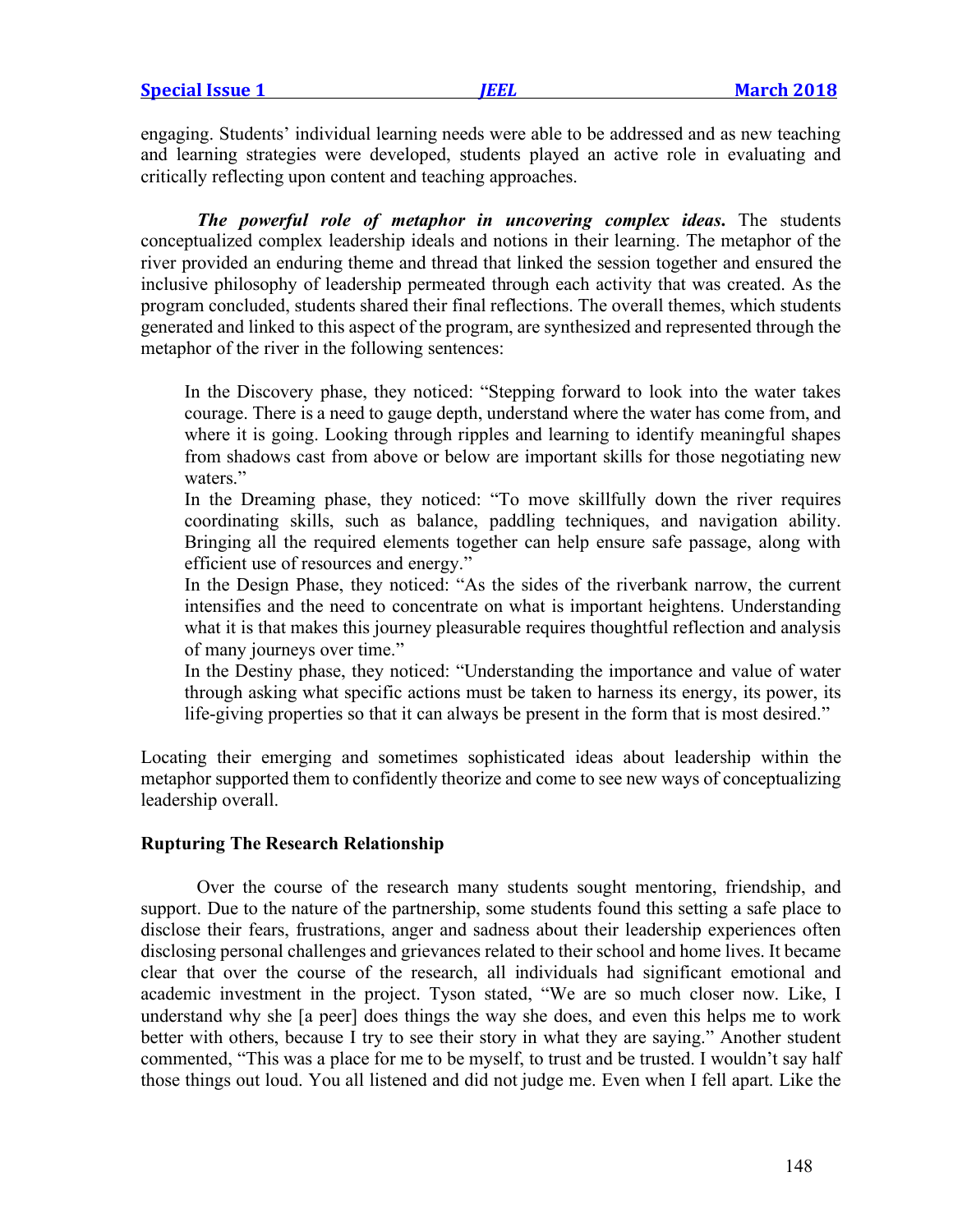time when I felt like chopped liver [overlooked for leadership opportunities] and bawled my eyes out."

Understandably, questions of how to ethically and appropriately exit the research relationship began to emerge. Initiating the research had required the careful consideration of establishing these trusting and respectful partnerships, but had not predicted the intensity of the relationships that were formed. The rupturing of the research relationship was something that had not been fully considered until reaching the end of the research. Strategies to support this process were eventually established. Some of these included: maintaining contact with students after the research and slowly reducing the contact over time and agreeing to provide academic references through face-to-face contact initially, then moving this to email communication. Possibly the most powerful factor was reshaping the partnership so that students relied more heavily on each other.

# **Concluding Thoughts: Leadership Formation Through Appreciative Voice-centric Pedagogies**

This research has illustrated the powerful role students' voices can play in reshaping leadership learning in high schools so that it is more connected to their lives and the contexts in which they lead. More so, this research has highlighted the diverse and complex nature of student voice work and the many different shapes voices might take within student voice initiatives. Moving beyond "voice" in its literal sense to locate and situate the notion of student voice within relationships and inquiry approaches that are structured as dialogic encounters, encourages those working in the field to expand what might be considered student voice initiatives.

Furthermore, this research has illustrated how students, when working in partnership with adults, can embark on deep and meaningful inquiries that effectively surface personal and organizational strengths. Involving young people in designing strength-based leadership curriculum can provide numerous benefits and challenges, for students and adults alike. This research illustrated how appreciative inquiry can be embedded in youth-adult partnerships to enhance leadership learning and creating what Yballe and O'Connor (2000) describe as an appreciative pedagogy. This appreciative inquiry was founded on the notion of student voice and encouraged students to become aware of and focus on the positive elements of their leadership learning and practice within their current context. Sharing their voices within youthadult partnerships allowed for diverse learning opportunities that met individual needs. By examining and identifying what worked in the past for the students as leaders in their school, families and communities, the students were able to draw parallels to other contexts and explore actions to amplify these and incorporate these elements into their current learning contexts. They were also exposed to new approaches to leadership through interacting with others and this supported them in their leadership formation overall.

However, this research highlighted that sharing "voice" is not enough. Engaging students in actions that reflect their shared ideas, desires and expressions for future learning is essential if authenticity of new ideas is to prevail. Appreciative inquiry provided new ways for validating these voices through acknowledging existing ways of *being* and *doing,* and bringing these forward in new conversations. It required new metaphoric spaces for students to reflect and imagine new ways of working as they experienced freedom from traditional leadership discourses and pressed out against perceived boundaries to explore the concept and practice of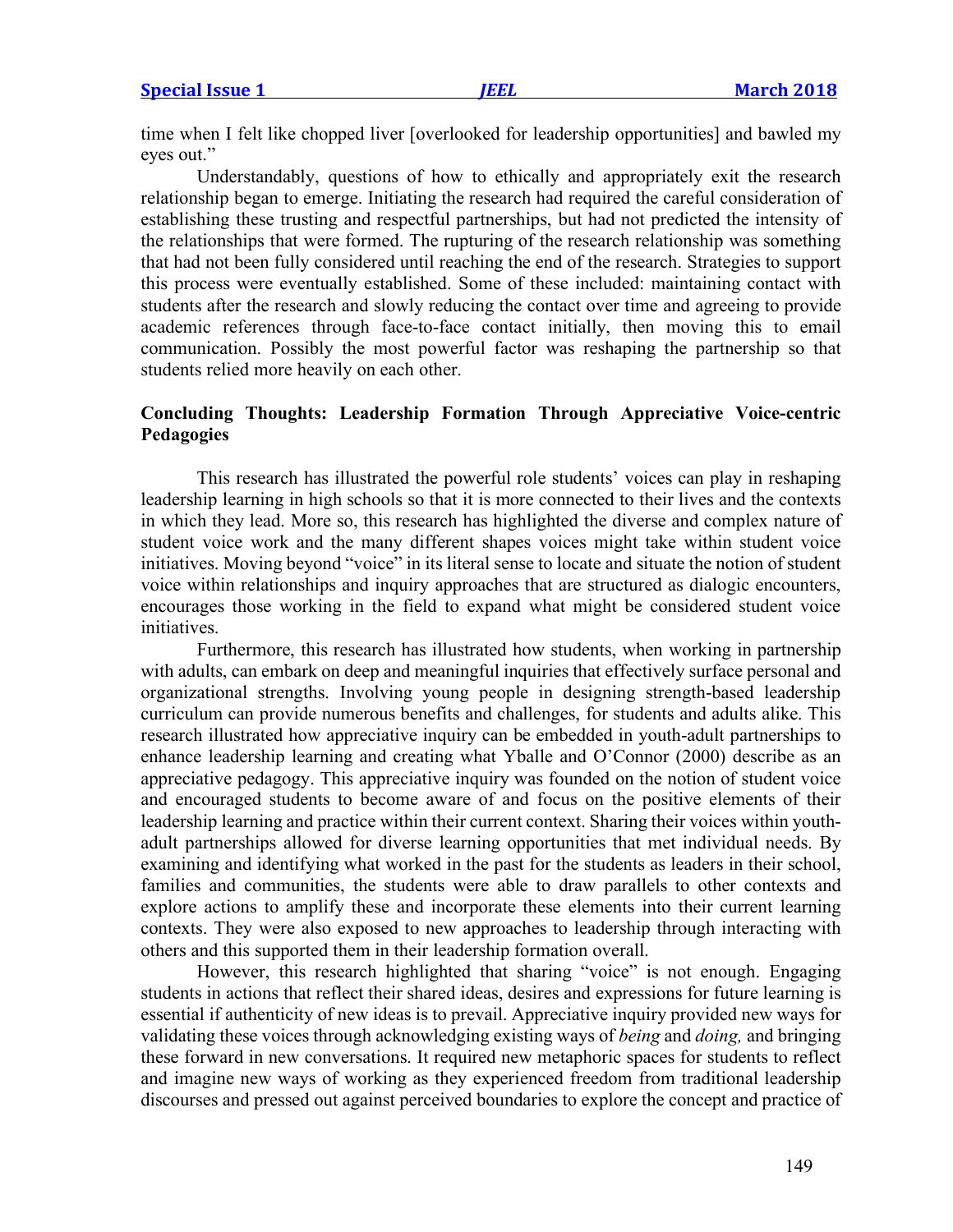leadership in known and unknown contexts. Whitney and Trosten-Bloom (2003) maintain that an appreciative inquiry process creates six freedoms: the freedom to be known in a relationship, to be heard, to dream in community, to choose to participate, to act with support and finally, the freedom to be positive. However, as the students identified, many of these freedoms struggle for presence in the current discourses of education.

Youth-adult partnerships played a role in uncovering these freedoms as this relational arrangement carved out spaces for students to share their voices. The engagement of appreciative inquiry held an emancipatory focus with[in] self and others ensuring that humility remained intact, yet fulfilled the requirements for deep curiosity and opportunities to reflect and share new ideas. The significance of this process was that it engaged students and adults in conversations about something that was deeply important. It was through this very process that relationships drew a sense of "wonder" at what was happening amongst the group, in the school and in the wider community. The process honoured *each individual's* creativity and capacity to reflect through emphasizing and acknowledging moments of brilliance, best practice and anticipated outcome. Finally, the process was transformational because it focused on and actualised what can and will be. As Vanessa stated, "You showed us we know stuff. It's really cool how you…really listened and got to see us at our best, like, fully being our best in our own worlds."

Appreciative inquiry highlighted the value of shifting the emphasis from "what requires fixing" to "what might be possible." Educating through the use of metaphor and positive language and "story-ing" exposed students to this language and opened spaces where they could use it with confidence, where changes could be enacted and sustained so this practice became the norm. However, it is acknowledged that when working at the level of the individual, it is difficult to change the systems that students re-enter into after development encounters. Working in partnership can provide significant opportunities for change to take place at the systemic level as adults and students work collaboratively to develop critical insights into their leadership contexts and actions/inaction, to evaluate and challenge existing structures. This experience also highlights the need for researchers to consider reshaping how they initiate research and work with students, and also how they exit the research relationship once they become "in" the research relationship.

Overall, this research illustrated when opportunities are created for students to share their voices, and collaborate with others within respectful and constructive partnerships, the very essence of their wor[l]ds may become apparent to those within the relationship. This in turn may provide further scope for engaging in strength-based learning opportunities, developing foundations upon which meaningful learning and agency can be generated.

#### **Acknowledgements**

I would like to acknowledge the Faculty of Education, University of Waikato, New Zealand for funding this research project and to the Waikato schools for supporting the research process. Special thanks to the generous, committed and thoughtful work of Janine Mackay and the young leaders for their participation in the research and for sharing generous insights into their worlds.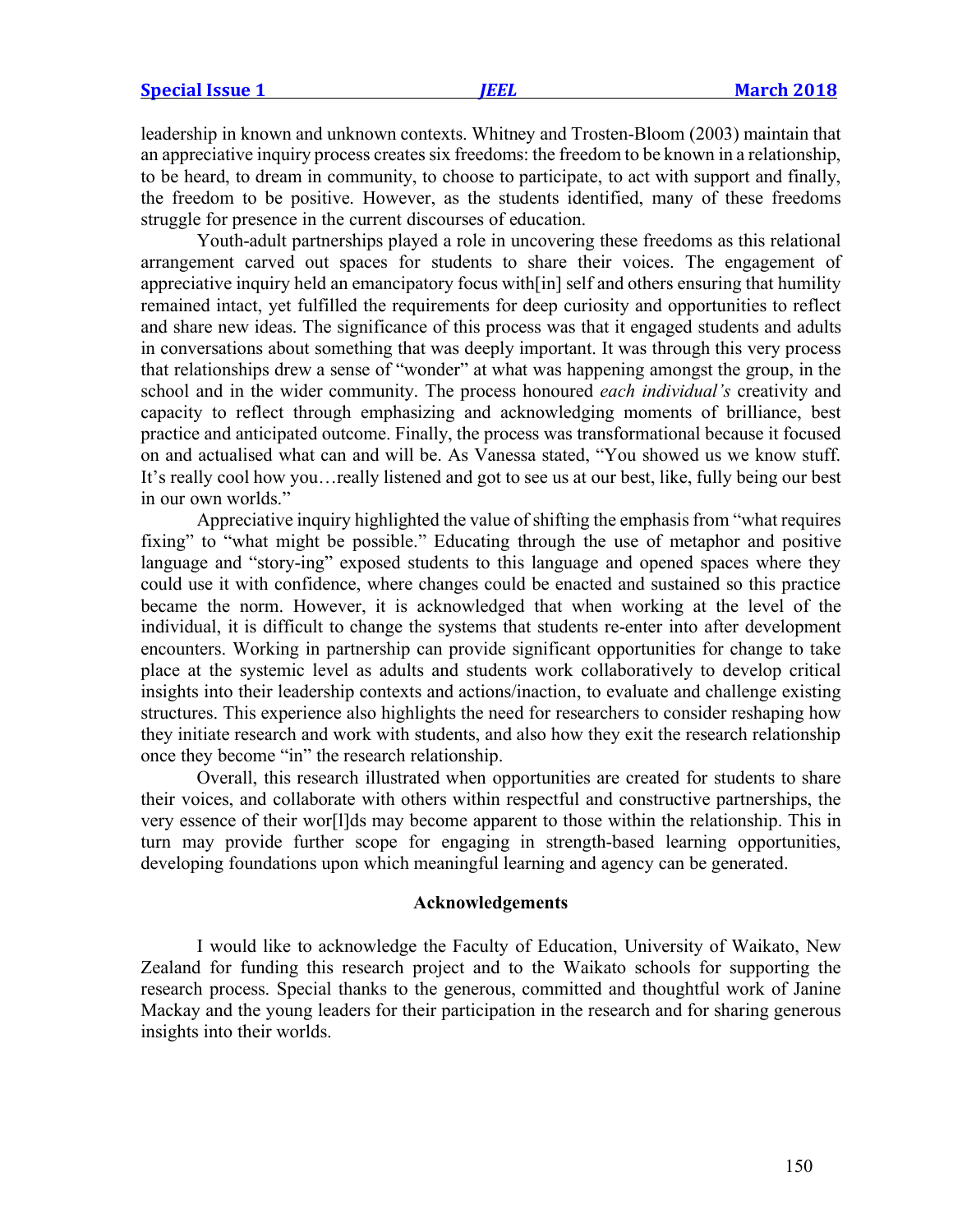#### **REFERENCES**

- Astroth, K.A., Brown, D., Poore, L., & Timm, D. (2002). Avenues to adulthood or avenues to civic anaemia. In: Brandeis University & Heller School for Social Policy and Management (Eds.), *Community Youth Development Anthology* (pp. 12-18). Sudbury, MA: Institute for Just Communities.
- Bolstad, R. (2011). From "student voice" to "youth–adult partnership". Set: *Research Information for Teachers*, *1*, 31-33.
- Bolstad, R., & Gilbert, J. (2012). Supporting future-orientated learning and teaching a New Zealand perspective. Ministry of Education: Wellington, New Zealand.
- Bourke, R., & Loveridge, J. (2014). "Radical collegiality" through student voice: Challenging our understandings of educational experience, policy and practice. *New Zealand Journal of Educational Studies, 49*(2), 126-130.
- Bragg, S. (2007). "Student Voice" and Governmentality: The production of enterprising subjects? *Discourse: studies in the cultural politics of education 28*(3), 343-358.
- Camino, L. (2000). Youth-adult partnerships: Entering new territory in community work and research. *Applied Developmental Science, 1*(4), 11-20.
- Cook-Sather, A. (2002). Authorising Students' Perspectives: Towards trust, dialogue and change in education. *Educational Researcher, 31*(4), 3-14.
- Cook-Sather, A. (2015). Addressing the Question of Authenticity in Middle Grades Student Voice Work: Wrestling with Politics, Power, and Purpose in Education, *Middle Grades Review, 1*(2), Article 2, 1-10.
- Cooperrider, D. L., Whitney, D., Stavros, J. M. (2008). Appreciative Inquiry Handbook. Ohio: Crown Custom Publishing.
- Cooperrider, D., & Whitney, D. D. (2005). *Appreciative inquiry: A positive revolution in change*. Berrett-Koehler Store.
- Cooperrider, D. (1998). What is appreciative inquiry? In S. Hammond and Cathy Royal (Eds.), *Lessons from the Field: Applying Appreciative Inquiry,* Plano, TX: Thin Book Publishing Co.
- Fielding, M. (2009). Interrogating student voice: pre-occupations, purposes and Possibilities. In H. Daniels, H. Lauder & J. Porter (Eds.), *Educational Theories, Cultures and Learning: A Critical Perspective*. (pp. 101-116). London, Routledge.
- Frost, R. & Holden, G. (2008). Student voice and future schools: Building partnerships for student participation. *Improving Schools, 11*(1) 83-95.
- Giles, D., & Alderson, S. (2008). An appreciative inquiry into the transformative learning experience of students in a family literacy project. *Australian Journal of Adult Learning, 48*(3), 466-478.
- Groundwater-Smith, S. (2011). Concerning Equity: The voice of young people*. Leading and Managing, 17*(2), 52-65.
- Hipkins, R. (2010). *Reshaping the secondary school curriculum: Building the plane while flying it?* Wellington: New Zealand Council for Educational Research.
- Klau, M., Boyd, S. & Luckow, L. (2006). *New directions for youth development:* San Francisco: Jossey-Bass.
- Manefield J., Collins R., Moore J., Mahar S., & Warne C. (2007). Student voice: A historical perspective and new directions. Melbourne, Vic., Australia: Office for Education Policy and Innovation.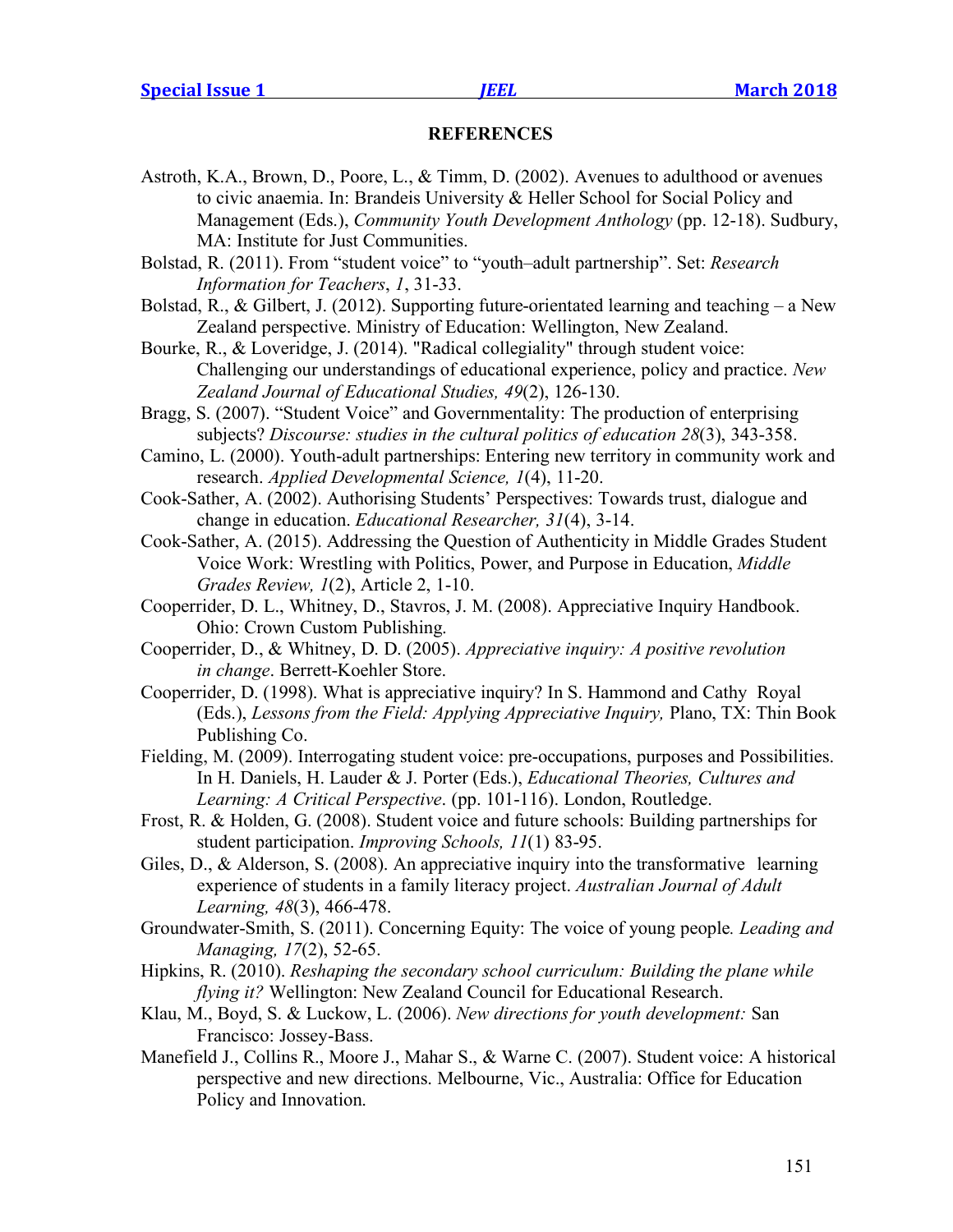- Mansfield, K. C. (2014). How listening to student voices informs and strengthens social justice research and practice. *Educational Administration Quarterly,* 50(3), 392-430.
- Mansfield, K. C., Welton, A., Halx, M.D. (2012). Listening to student voice: toward a more inclusive theory for research and practice. In: C. Boske & S. Doeim (Eds.), *Global leadership for social justice: taking it from field to practice (pp. 21-41).* Bingley, United Kingdom: Emerald Publishing.
- McNae, R. & Mackay, J. (2013). In their wor[l]ds: Co-constructive pedagogies for enhanced student engagement. *SET, 3, 29-36, Wellington, New Zealand: New Zealand Council for Educational Research.*
- McNae, R. (2011). Student Leadership in the secondary school context: The influence of school context on young women's leadership perceptions, *Journal of Leading and Managing*, *17*(2), 36-51.
- McNae, R. (2014). Educational leadership for social justice: Engaging relational pedagogies. In C. Branson and S. Gross (Eds.), *International Handbook of Ethical and Moral Leadership* (pp. 93-111). United States: Routledge.
- McNae, R. (2017). Partnerships with students. In R. McNae & B. Cowie (Eds.), *Innovative Partnerships in Educational Research: Theories and methodologies for collaboration* (pp. 3-8). Sense Publishers*.*
- Mitra, D. L. (2003). Student voice in school reform: Reframing student-teacher relationships. *McGill Journal of Education*, *38*(2), 289-304.
- Mitra, D. L. (2008). Balancing power in communities of practice: An examination of increasing student voice through school-based youth–adult partnerships. *Journal of Educational Change, 9*(3), 221-242.
- Mitra, D. (2009). Collaborating with Students: Building youth-adult partnerships in schools. *American Journal of Education*, 115, 407-436.
- Mitra, D. (2017). In R. McNae & B. Cowie, (Eds.), *Innovative Partnerships in Educational Research: Theories and methodologies for collaboration* (pp. 55-58). Sense Publishers*.*
- Nelson, E. (2015). Student Voice as Regimes of Truth: Troubling Authenticity, *Middle Grades Review, 1*(2), 1-14. Accessed from: http://scholarworks.uvm.edu/mgreview/vol1/iss2/3
- Parsonson, A. (2009). Waikato River Claim Report. An unpublished manuscript. Executive Summary III, Hamilton, New Zealand
- Roberts, A. & Nash, J. (2009). Enabling students to participate in school improvement through a students as researchers programme. *Improving Schools, 12*(2), 184-187.
- Rudduck, J., & Flutter, J. (2000). Pupil participation and perspective: Carving a new order of experience. *Cambridge Journal of Education*, *30*(1), 75-89.
- Rudduck, J., & Flutter, J. (2004). *How to improve your school*. London, England: Continuum.
- Thomsen, K. (2004). Positive youth development: If schools were like baseball teams! *Reclaiming Children and Youth*, *13*(2), 80-84.
- Thomson, P. (2011). Coming to Terms with 'Voice'. *The Student Voice Handbook: Bridging the Academic/Practitioner Divide*. UK: Emerald Group.
- Whitney, D., & Cooperrider, D. L. (1998). The appreciative inquiry summit: Overview and applications. *Employment Relations Today, 25*(2), 17-28.